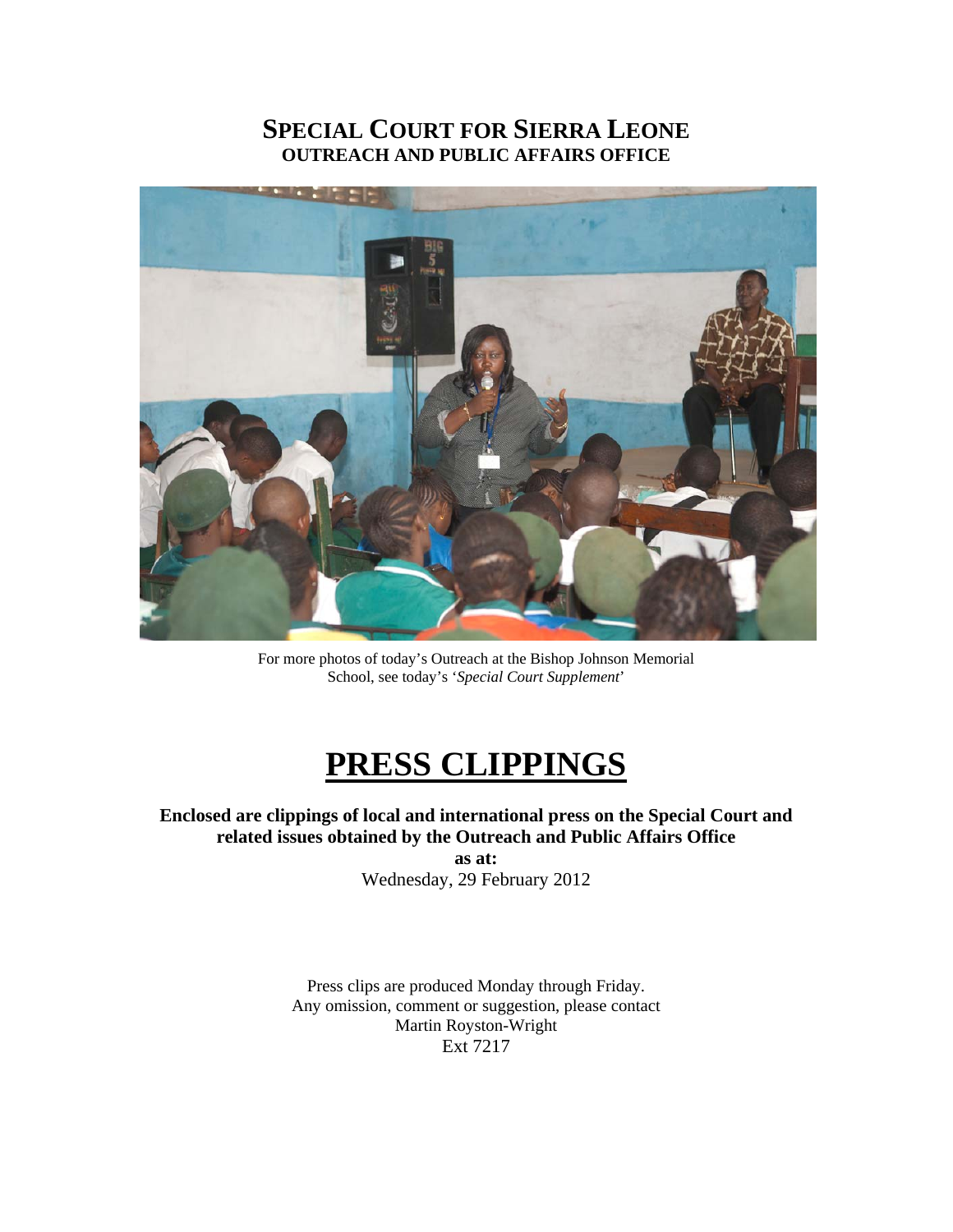| <b>Local News</b>                                                                |              |
|----------------------------------------------------------------------------------|--------------|
| Kenyan Judge Sworn in as Special Court Alternate Judge / Awoko                   | Page 3       |
|                                                                                  |              |
| Kenyan Judge Takes Oath as Special Court Alternate Judge / Awareness Times       | Page 4       |
| 2400 Prisoners Nationwide / The Nationalist                                      | Page 5       |
| <b>International News</b>                                                        |              |
| Taylor Mourns in Prison / The New Dawn                                           | Pages 6-7    |
| Judge Appointed As Appeals Judge At UN Court / Xinhua                            | Page 8       |
| Wronged Women of Liberia Reluctant to Revisit Human Rights Abuses / The Guardian | Pages $9-10$ |
| <b>Special Court Supplement</b>                                                  |              |
| Outreach at Bishop Johnson Memorial School, in Pictures / OPA                    | Page 11      |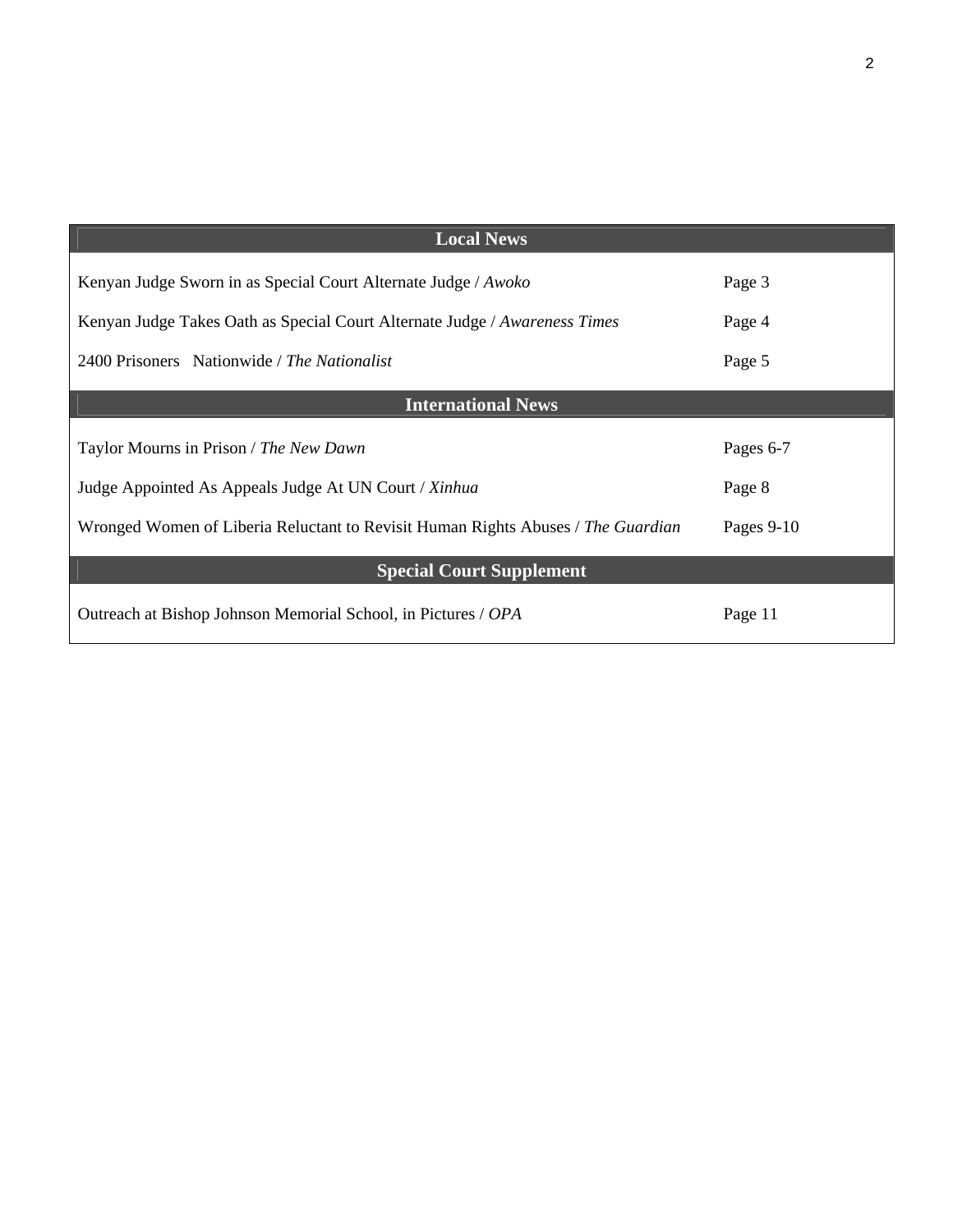Awoko Wednesday, 29 February 2012

#### **Kenyan judge sworn in as Special Court alternate judge**



The Special Court of Sierra Leone yesterday administered the oath of office to Kenyan born Justice Philip Waki as an Alternate Judge of the Appeals Chamber.

Welcoming guests at ceremony which was held in the Trial Chamber, Registrar Binta Mansaray disclosed that "in December 2006, an Independent Expert recommended that the Court appoint an Alternate Judge for the Taylor trial and an Alternate Judge for the Appeals Chamber."

She said that the expert, the late Judge Antonio Cassese,

pointed out that the Taylor trial would be of "central importance to the success of the Special Court," as it is very important for it to "run smoothly and not falter."

The Special Court Registrar maintained that the Expert suggested further that the Court appoints a "distinguished African jurist".

"Today I am proud to say that, Justice Philip Waki in whose honor we are gathered here today represents the distinguished African jurist the Late Justice Cassesse had envisioned."

Giving a background of the team the judge will be joining Registrar Binta Mansaray said the Appeals Chamber which "will be remembered both in history and in precedent for breaking new grounds in international jurisprudence."

She recalled that it was this Appeal Chamber "which first decided appeals relating to the conscription, enlistment and use of child soldiers; forced marriage as a crime against humanity; and attacks directed against UN peacekeepers as a war crime."

Binta Mansaray said that the appointment of Justice Waki "is a sign that the Special Court has yet again taken a step closer to completing our mandate but there is still work to do."

Hoping that the judgment in the Taylor trial will be delivered in the coming weeks she said "the Appeals Chamber will hear any appeal which may arise out of the Taylor trial."

President of the Court Jon Kamanda in welcoming the Alternate Judge said a lot has been said about the judge with regards to his qualification and this has made him fit into the "distinguished Chamber."

He said that the Chamber comprises of different people and from different nationality and the Chamber is supported by a formidable legal team adding that they hope to benefit from his "distinguished and academic wealth." Justice Philip Waki took the oath of office to serve "without fear or favour, affection or ill-will." He promised to serve "as judge of the Special Court of Sierra Leone honestly, faithfully, impartially and conscientiously."

Justice Philip Waki has been a judge of the Kenyan Court of Appeal since 2003, and from 1995 to 2003 served as a Judge of the High Court of Kenya. In 2008, he was named to head the Commission of Inquiry into Post-Election Violence in Kenya, also known as the "Waki Commission," which looked into the political violence committed during Kenya's 2007 elections.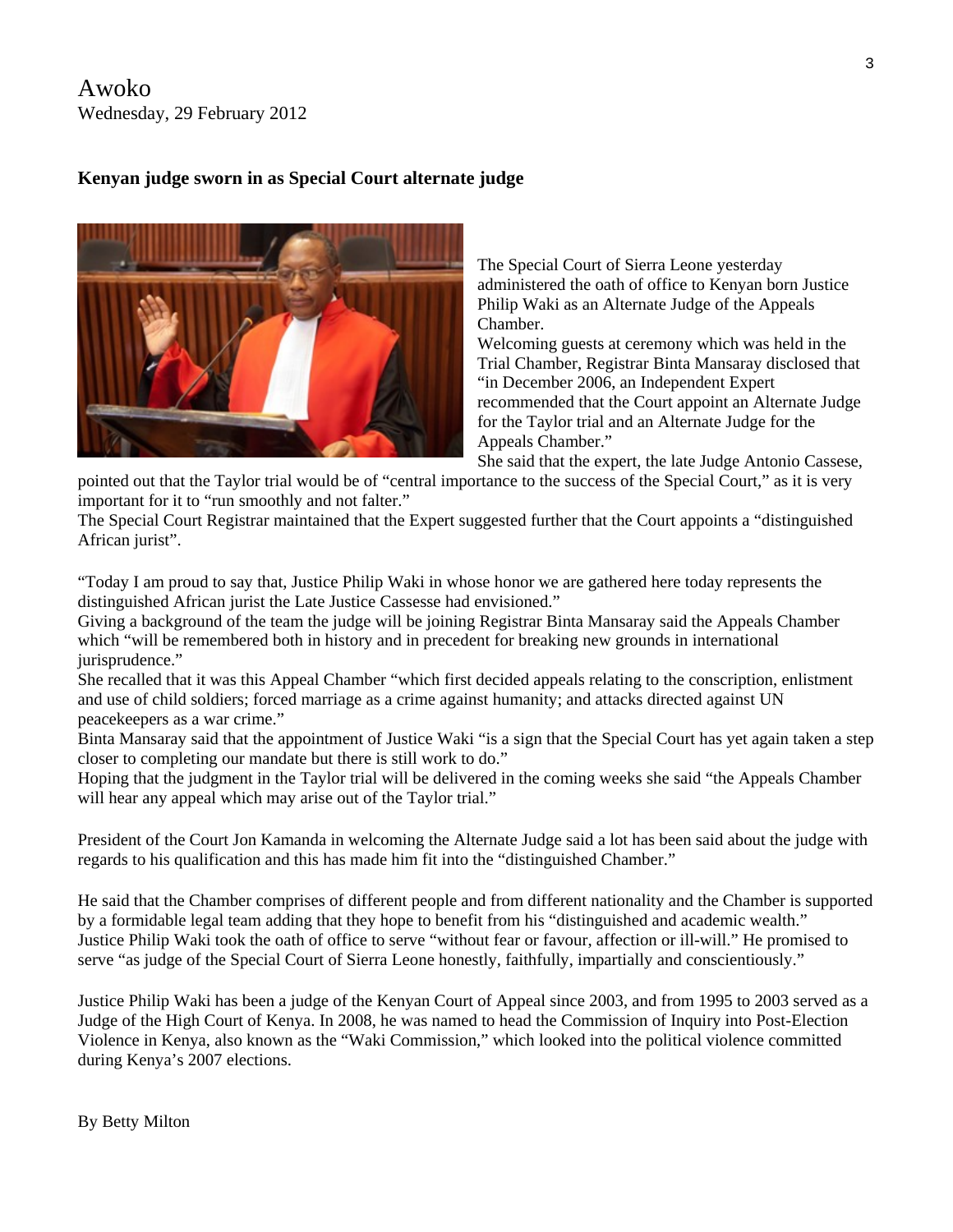Kenyan Judge Takes Oath as Special Court Alternate Judge According to reports, the Special Court of Sierra Leone has on Monday 27<sup>th</sup> February 2012 administered the oath of office to Kenyan born Justice Philip Waki as an Alternate Judge of the Appeals Chamber. The ceremony was held in the Trial Chamber. The oath was administered by the Registrar. Madam Binta Mansaray in the presence of the President of the court. Hon. Jon Kamanda and other dignitaries.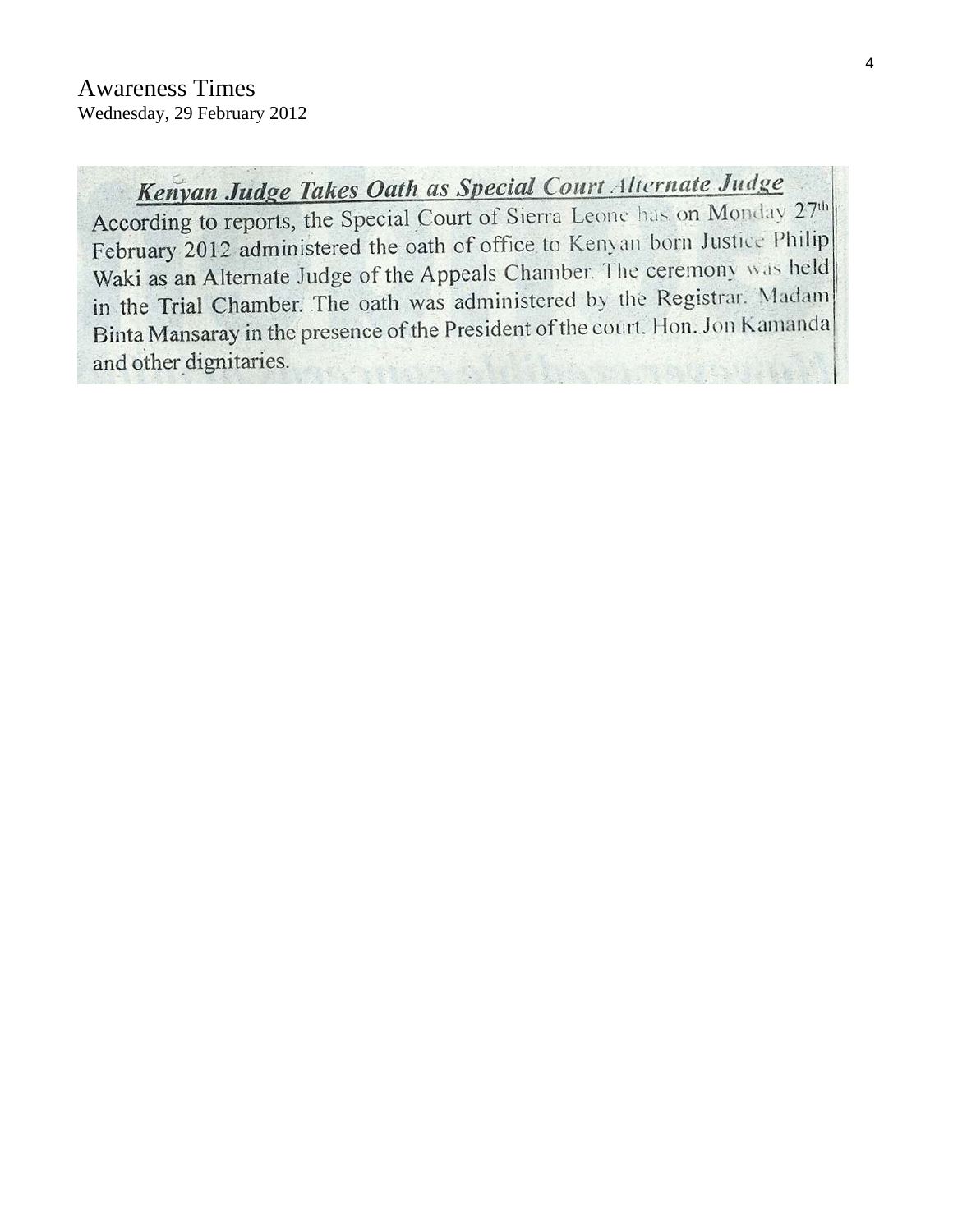#### **PRISONERS NATIONWIDE** 2,400

Prisons authorities in Sierra Leone have revealed that there are 2,400 prisoners currently at different prison facilities nationwide, of which 900 are convicted prisoners whilst the 1,400 are still in remand awaiting judgments.

This was disclosed by Sampha Bilo, the acting Director of the Sierra Leone Prison Service, at a dialogue forum on justice and security held at the British Council, Tower Hill, in Freetown. The dialogue aimed at upgrading its operational activities in line with international best standards.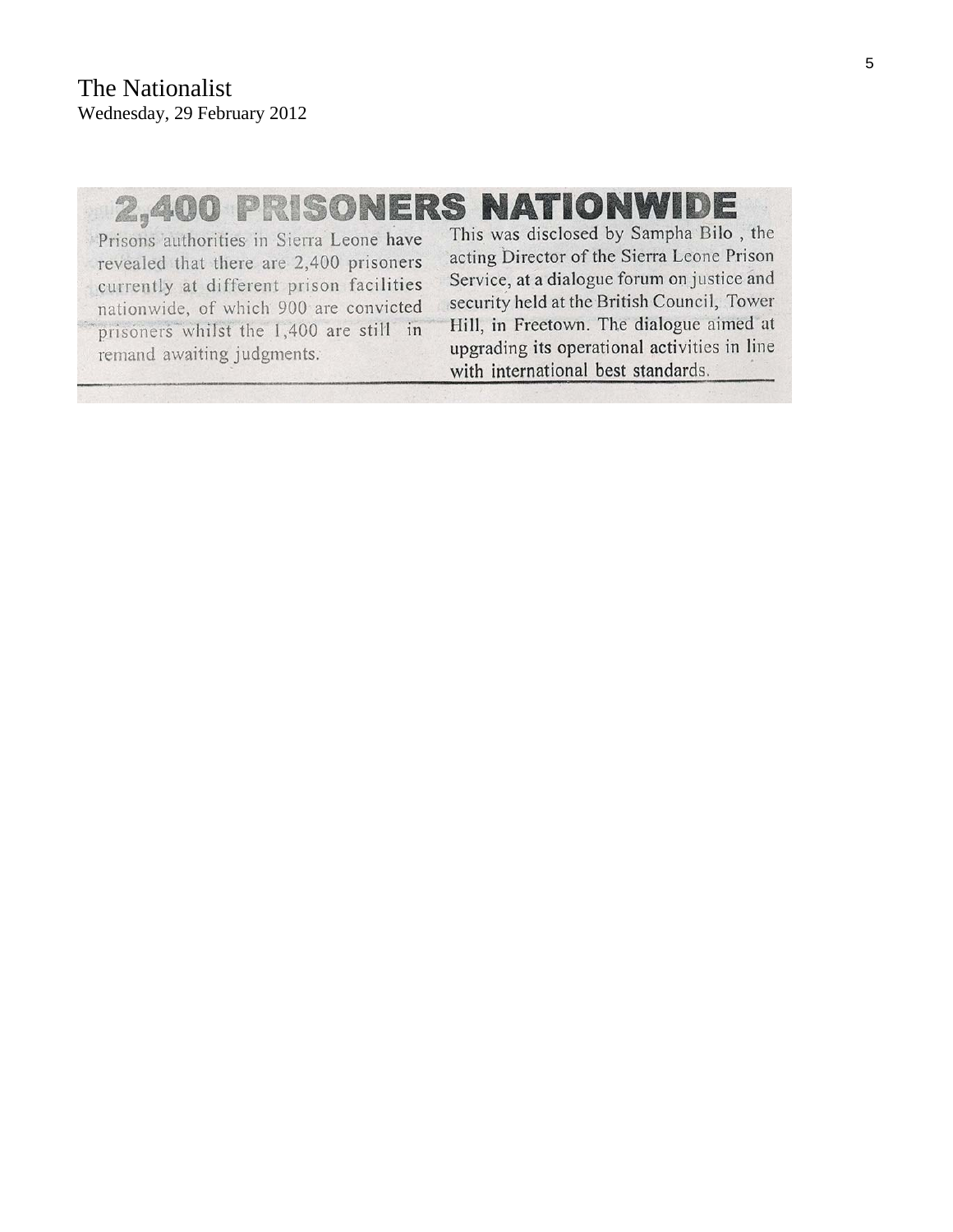The New Dawn (Liberia) Wednesday, February 29, 2012

**Taylor Mourns in Prison**  Othello B. Garblah



Ex-President Charles Taylor is said to be mourning in his detention cell in The Hague, over the loss of his cousin Vivien Cooke, who passed off here on Monday at the St. Joseph Catholic Hospital, an aide to Taylor told this paper Tuesday.

The aide who communicates with Taylor regularly, on condition of anonymity told this paper that what hurts the former president most is that he (Taylor) said he could not be out to give his cousin a decent and befitting burial.

"I cried yesterday," the aide quoted Taylor as telling him. "And I am not out there to give my brother (cousin) a befitting burial," the aide added saying that Taylor sounded mournful.

Vivien Cooke, nearly 70, was Deputy Managing Director for Operations at the National Port Authority or NPA during the Taylor's Administration.

The late Cooke, who grew up with Taylor among other cousins including Bob Taylor, Emmett Taylor and Joe Tate, is survived by about 40 children and had been without job since the end of the Taylor's regime. His life had been increasingly declining.

"I didn't know that he was going to die," the aide quoted the grieve-stricken Taylor to have said.

The aide said Taylor had informed him that the last time he spoke with his cousin was about three weeks ago, just before his telephone line was disconnected.

"His line was down for about two weeks and he could not talk to his brother (cousin)," the aide said.

But Special Court Chief of Outreach and Public Affairs, Peter Andersen told this paper via telephone Tuesday that he could not confirm or deny the restrictions on ex-president Taylor's telephone line but that he was just not aware.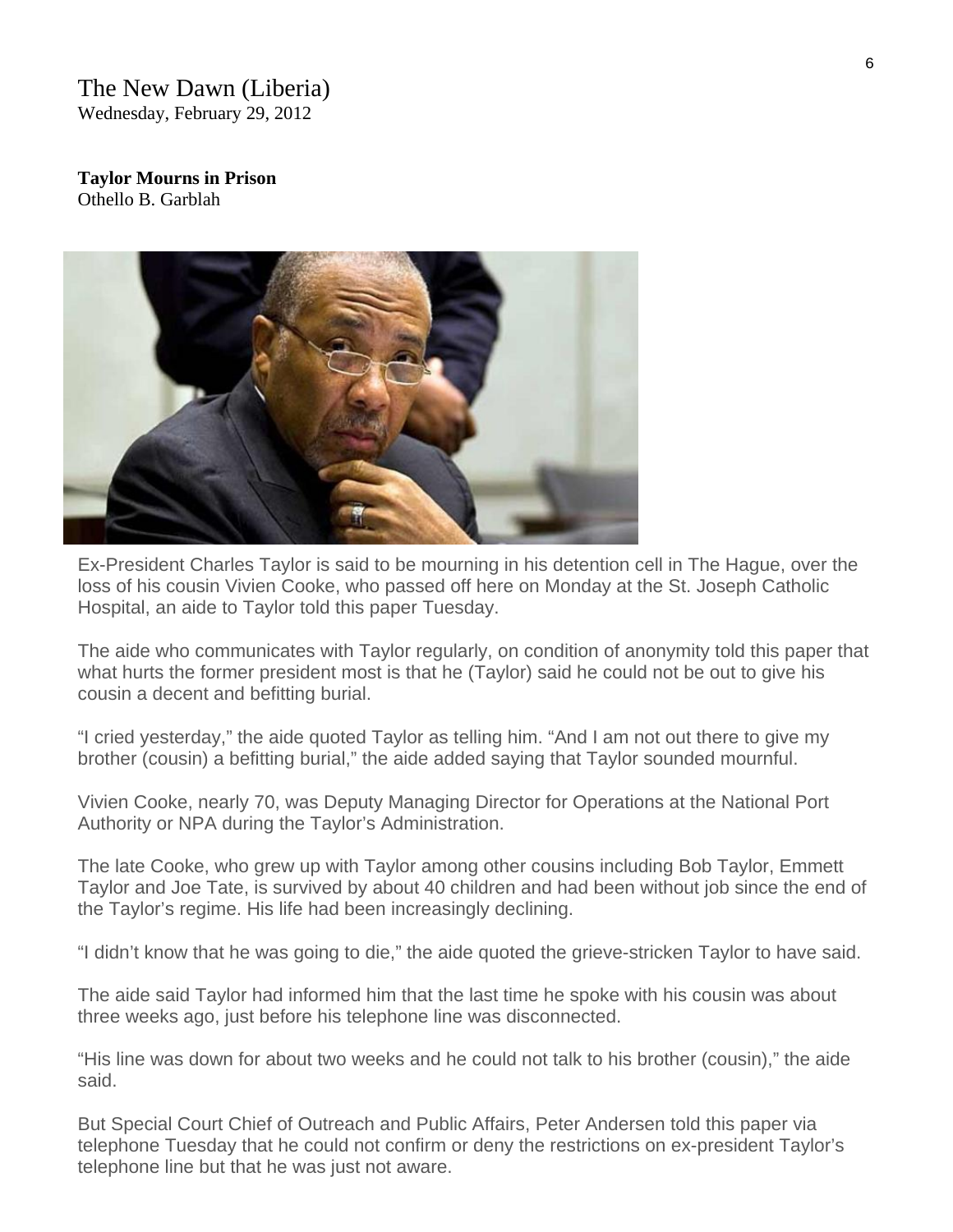"Taylor said he has tried to contact family members concerning his brother's death, and has tried to contact his daughter Zoe, who currently lives in Arthington, outside Monrovia," the aide said.

Meanwhile, the aide added that Taylor, now a Jewish convert sounds more religious than ever.

"Taylor told me that there is no sin bigger than the other-all sins are equal," the aide said.

Quoting Taylor the aide said: "He said if the eye sees more in a direction, turn it away, if the ears hear too much turn away…"

"What Taylor explains to me was that if the eye sees in the wrong direction; turn it away, if the ear hears wrong things turn away and if the feet walk the wrong direction move away."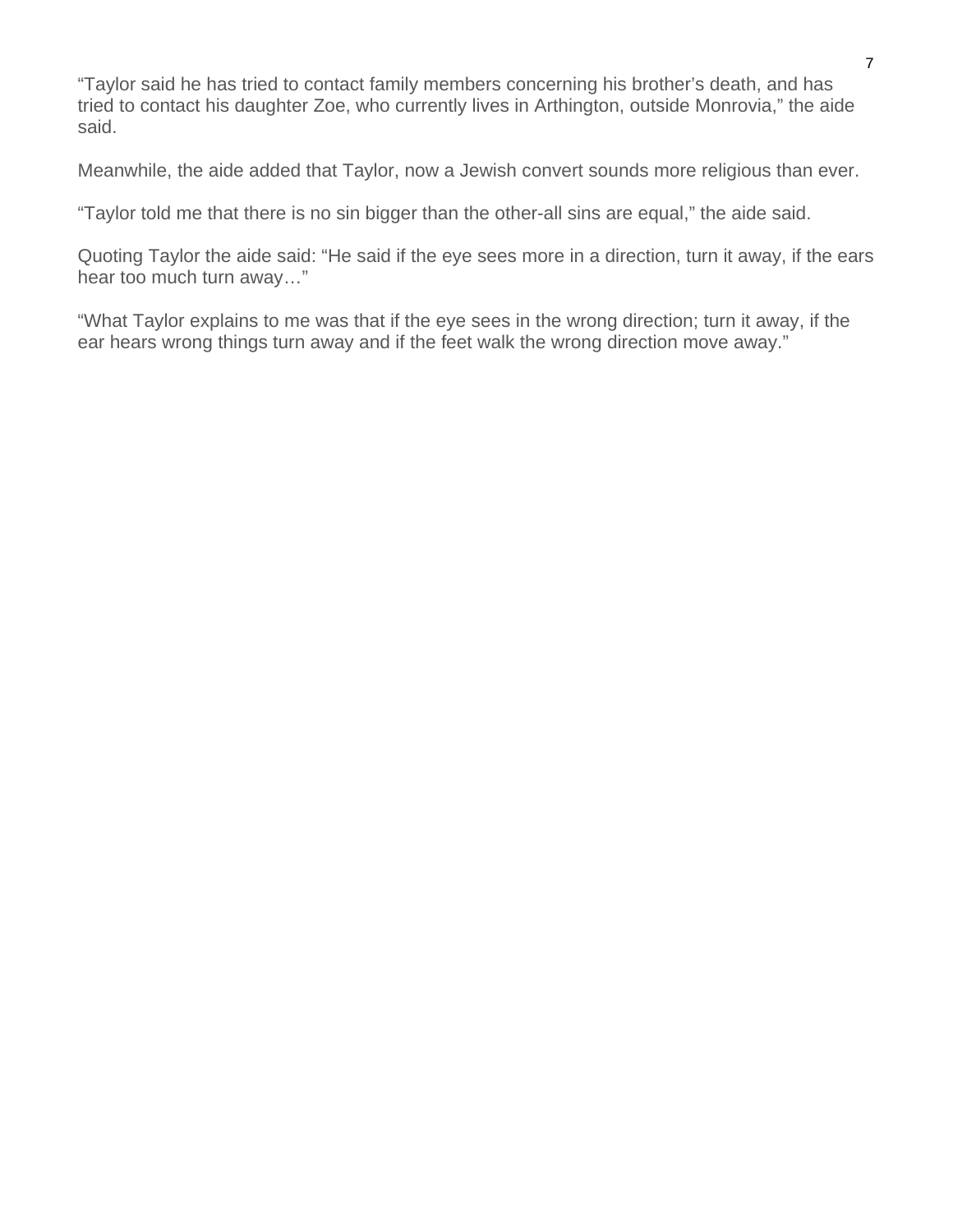### **Judge Appointed As Appeals Judge At UN Court**

#### By Njoroge Kaburo

Kenyan judge Phillip Waki has been appointed by the UN -backed court set up to try suspects indicted for war crimes in Sierra Leone.

A news release from the UN said Waki, a prominent Kenyan jurist, was sworn in on Monday as an alternate judge of the Special Court's Appeals Chamber of Kenya to serve as an alternate judge in its appeals chamber, in anticipation of any appeal that may follow the trial of former Liberian president Charles Taylor. "Waki made his solemn declaration before Registrar Binta Mansaray at a special ceremony held in the Special Court's courthouse in Freetown. Special Court President Justice Jon Kamanda then gave the closing address," said the release received in Nairobi on Tuesday.

The Special Court is an independent tribunal established jointly by Sierra Leone's Government and the UN in 2002. It is mandated to try those who bear the greatest responsibility for atrocities committed in Sierra Leone after Nov.30, 1996. The trial of Taylor is continuing in a chamber of the court sitting in The Hague in the Netherlands for security reasons.

Justice Waki was appointed jointly by the United Nations and the government of Sierra Leone. He became a judge of the Kenya Court of Appeal in 2003, after having served as a Judge of the High Court of Kenya for nine years. Prior to 1995, he was in private law practice in Kenya since being called to the Bar in 1975. Justice Waki has worked actively for reform within the Kenyan judiciary.

In 2008 he was named to head the Commission of Inquiry into Post-Election Violence in Kenya, also called the "Waki Commission", to look into the political violence committed during Kenya's 2007 elections. In 2008 the International Commission of Jurists (Kenya) presented Justice Waki with the "Jurist of the Year" Award.

Xinhua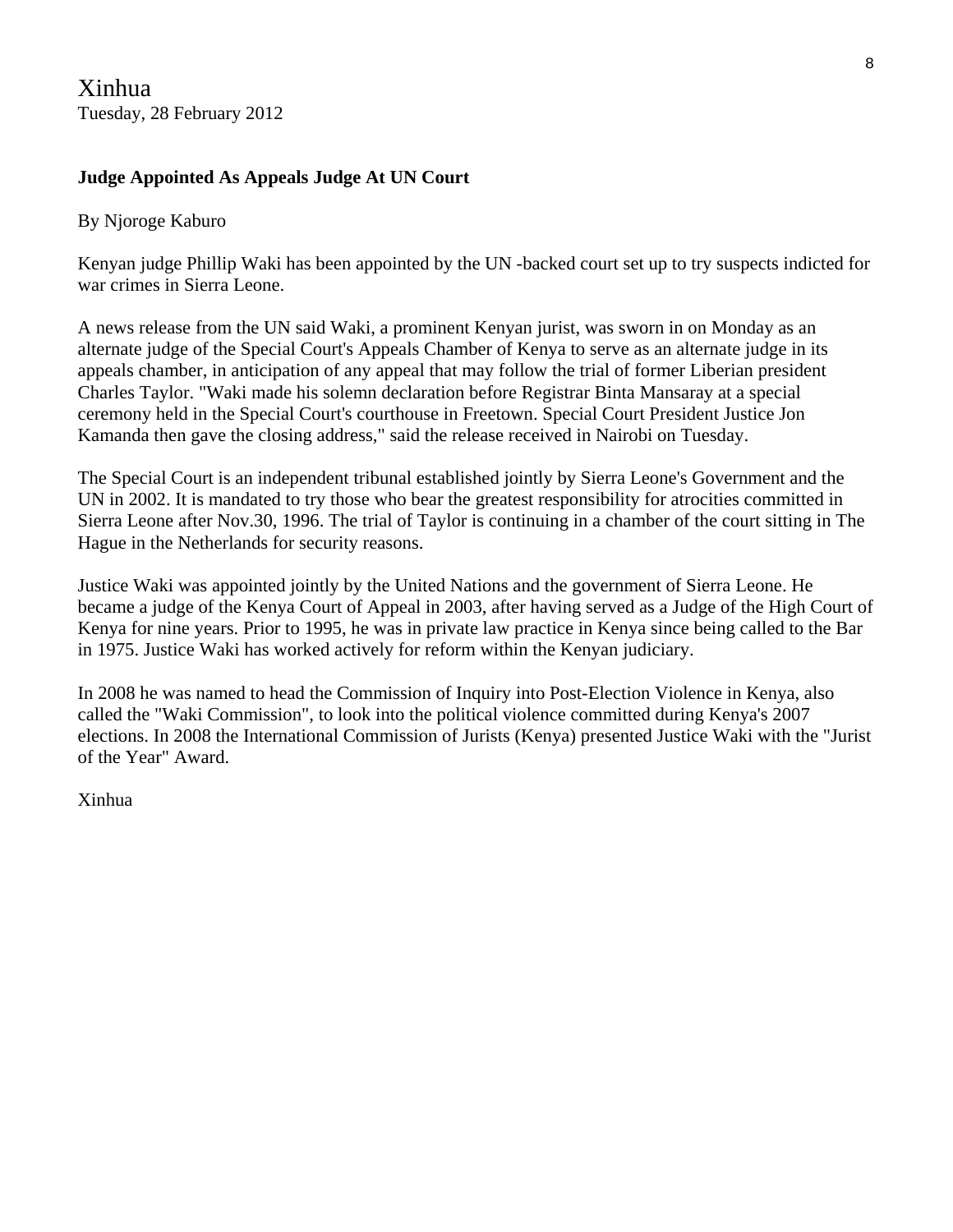### The Guardian Tuesday, 28 February 2012

#### **Wronged women of Liberia reluctant to revisit human rights abuses**

Having already testified to a government commission, victims of sexual violence eschew new process based on traditional justice



A boy in front of a sign illustrating the reasons behind the creation of Liberia's Truth and Reconciliation Commission. Photograph: Rebecca Blackwell/AP

The women sat on plastic chairs arranged in a circle, some breast feeding, others with small children at their feet. This is their centre in Ganta, the dusty, vibrant commercial capital of Nimba county in north-east Liberia.

"Most of the women here were raped [during the war]," says Yarih Geebah, the speaker for Ganta Concerned Women. "But if you don't have money, nothing happens. [For] we, the poor people, we who don't know book ... justice don't prevail."

Liberia went through a 14-year civil war in which people were forced to perform the most debased and cruel acts imaginable. Initial findings from a United Nations Development Programme/World Vision survey in 2004 estimated 40% of the country's women were subjected to sexual violence, although other estimates suggest the figure is higher.

One woman from the group spoke of how she was taken as a "rebel wife" and raped repeatedly. Eight years later, the boy she was "married to" – now a man, and also the father of her daughter – sells petrol in Ganta. She sees him every day.

In August 2003, when the Accra peace accord was signed, it was decided the best chance for Liberia to get some form of justice was through a Truth and Reconciliation Commission (TRC), as had been set up in countries such as South Africa and Rwanda. The commission's mandate was to document and investigate human rights abuses committed between January 1979 and October 2003 and then make recommendations to the Liberian government.

Geebah and many of her group testified in front of the TRC when it toured the country between 2007 and 2008. They were encouraged to speak of the trauma and horrors they endured, and also to name their perpetrators. Many who testified complain that they have seen no benefits from the process. No court cases, no reparations, no counselling and no justice. They also worry it has put them at risk. "We're in danger now," said Geebah. "We named those people who did the bad things."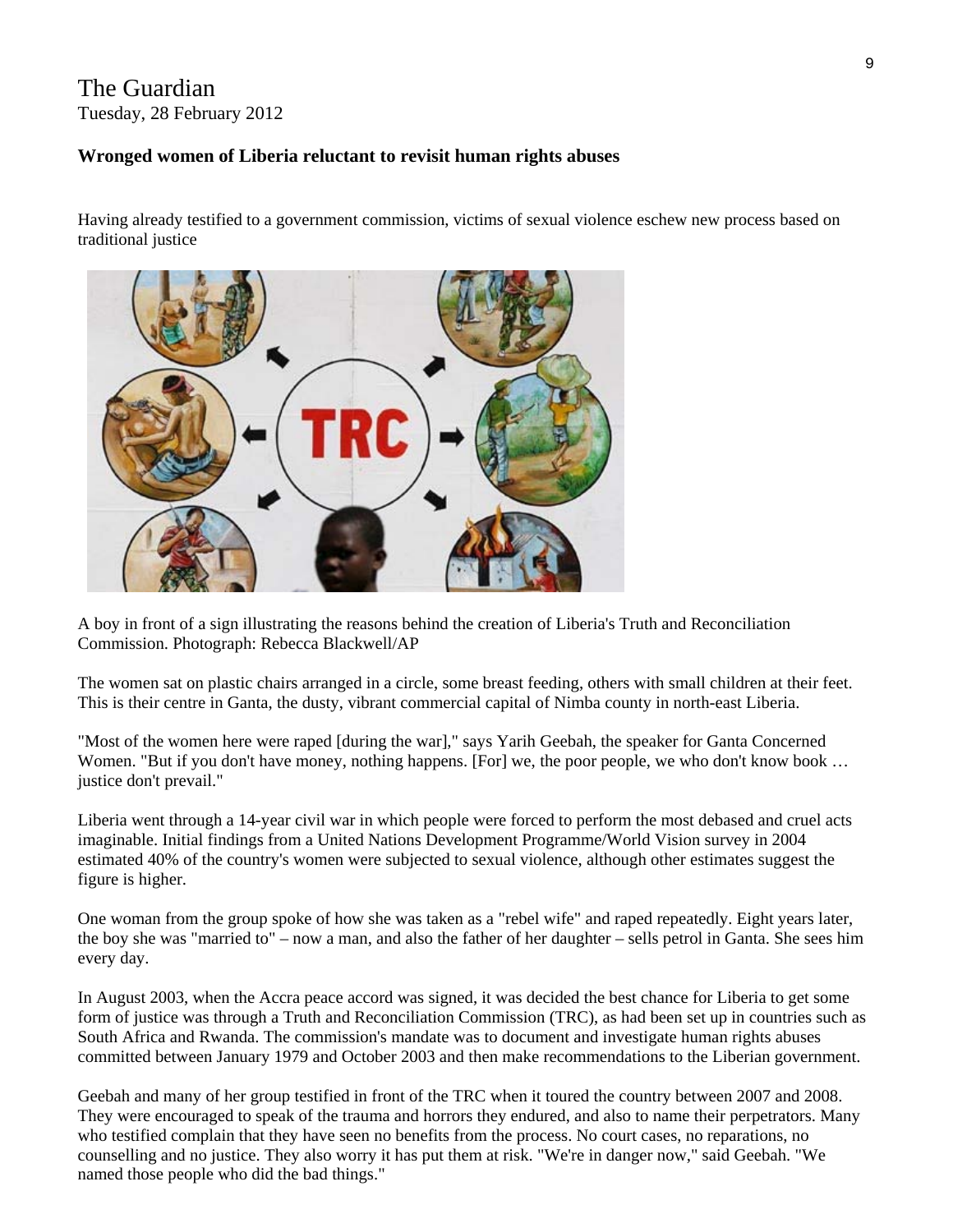No one has been tried for any crimes committed in Liberia. Former president Charles Taylor is currently awaiting a verdict after being tried for war crimes and crimes against humanity at the Hague, but the offences in question were committed in neighbouring Sierra Leone, not Liberia.

In June 2009, the TRC released its final report. Its findings were marred by controversy, mainly because of two recommendations: first, that a war crimes tribunal should be established; second, that President Johnson Sirleaf should be banned from political office for 30 years because of her ties to former warring factions. To date, the TRC report lies dormant.

However, the first annual message of Sirleaf's second term was dominated by words like reconciliation, unity and healing. "To claim the future, we must reflect and heal the past," she said. Sirleaf even went so far as to add: "We will advance the truth and reconciliation process by implementing all practical recommendations." Presumably, she wasn't referring to the recommendation about her exclusion from political office.

Sirleaf also spoke about the national palava hut programme, which was one of the TRC's recommendations. Palava huts form a big part of Liberia's traditional justice system; people from the community gather inside an open-walled hut, discuss the crime and then together decide on the punishment.

In November, the president told a room of international reporters that the palava hut programme would start in the new year and, since she was among those named by the TRC, she would be the first person to appear.

Sirleaf said the government had allocated funds for the programme and named fellow Nobel peace laureate Leymah Gbowee as the person to spearhead it. She likened the plans to the Gacaca courts in Rwanda; people will be brought together, face the truth, and then seek forgiveness. Eminent members of the community will be there to witness the process, and those who still don't feel satisfied can pursue their case in court.

But for some of the women in Ganta, the idea of revisiting the past does not amount to reconciliation. "We don't want to explain it to anyone again," said Geebah. "We don't want the memory to come back." The things they need are jobs, education for their children, food on the table, and homes to live in – not another truth-seeking exercise. And they are not convinced they will get justice in a palava hut.

It is unclear how the palava hut process is actually going to work. Thomas Bureh, a commissioner for the independent human rights commission of Liberia, the organisation in charge of implementing the programme, said only people accused of minor crimes should appear. However, when asked to define a minor crime, he couldn't provide an answer.

Moreover, there appears to be confusion about the names of those who should appear. The TRC drew up two lists: one featuring names of people who should face prosecution under international law, and a second containing names of people who should appear in the palava huts. However, some names appear on both lists.

According to Bureh, the programme needs more money. He said the allocated \$300,000 was barely enough to train the 15 people needed in each of the 73 electoral districts, let alone build the palava huts for the communities that do not already have them.

So far, not one palava hut programme has started. Some of the women of Ganta remain unconvinced that the scheme is what their country needs. "Let bygones be bygones," many of them say. Geebah, the speaker of the group, goes further: "If those people come back, I will just close my mouth and cry."